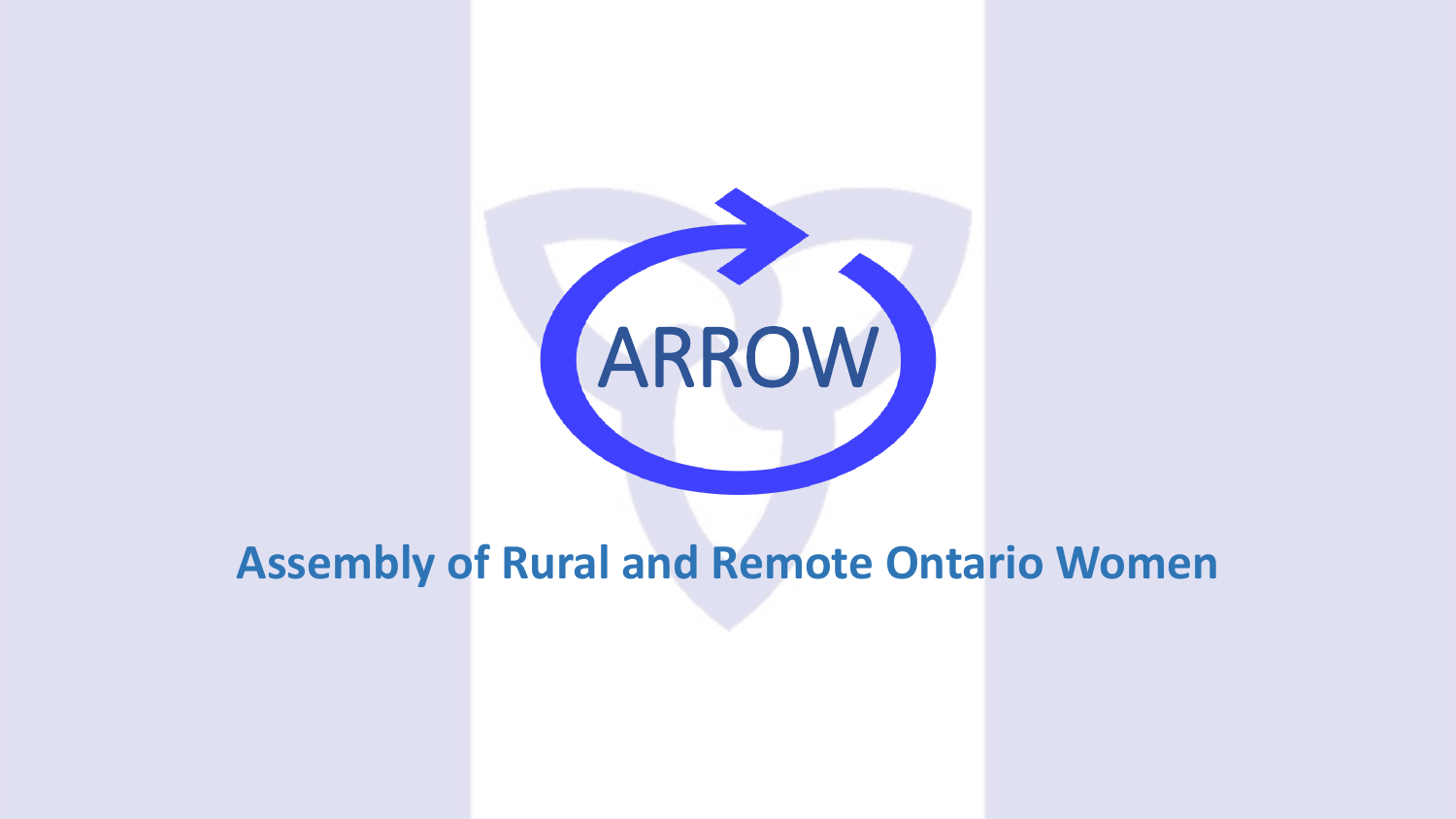# Why?



- Rural and remote women in Ontario (and Canada) are grossly underserved by, well, everything
	- Access to healthcare/health promotion, social services, transportation, extra time, economic freedom/standard of living, **social interactions, education opportunities, and fellowship** are all lower for rural and remote women
	- With the exception of local women's church groups, there are very few, if any, women's organisations that can provide the connectedness, continuing informal education, purposefulness and sense of community
- Even if rural and remote women are close to centres which can offer some of the above, our weather often hinders access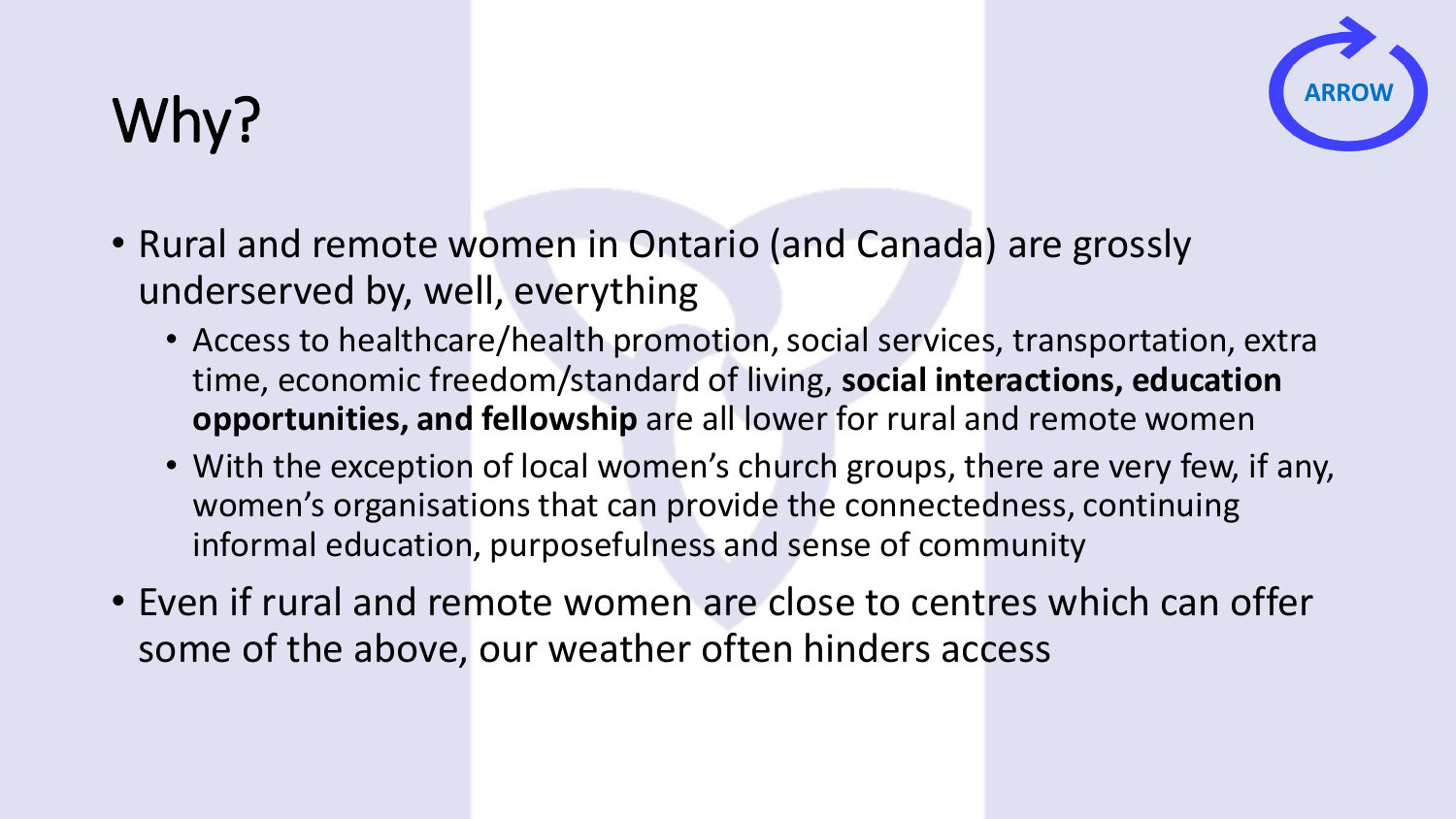# Why Now?



- Digital access in rural and remote areas of Ontario is improving
- The pandemic has 'forced' increased use of digital platforms for communication (e.g. Microsoft Teams, Zoom, Google Meet) so more women are at ease with these formats
- Even relatively local travel is expensive, never mind longer distance travel (increasing prices for fossil fuels, accommodation, etc.)
- The pandemic has increased isolation
- Women have borne the brunt of the pandemic's effects
- Climate change makes weather/travel unpredictable
- There is a move for 'retired' people out of large centres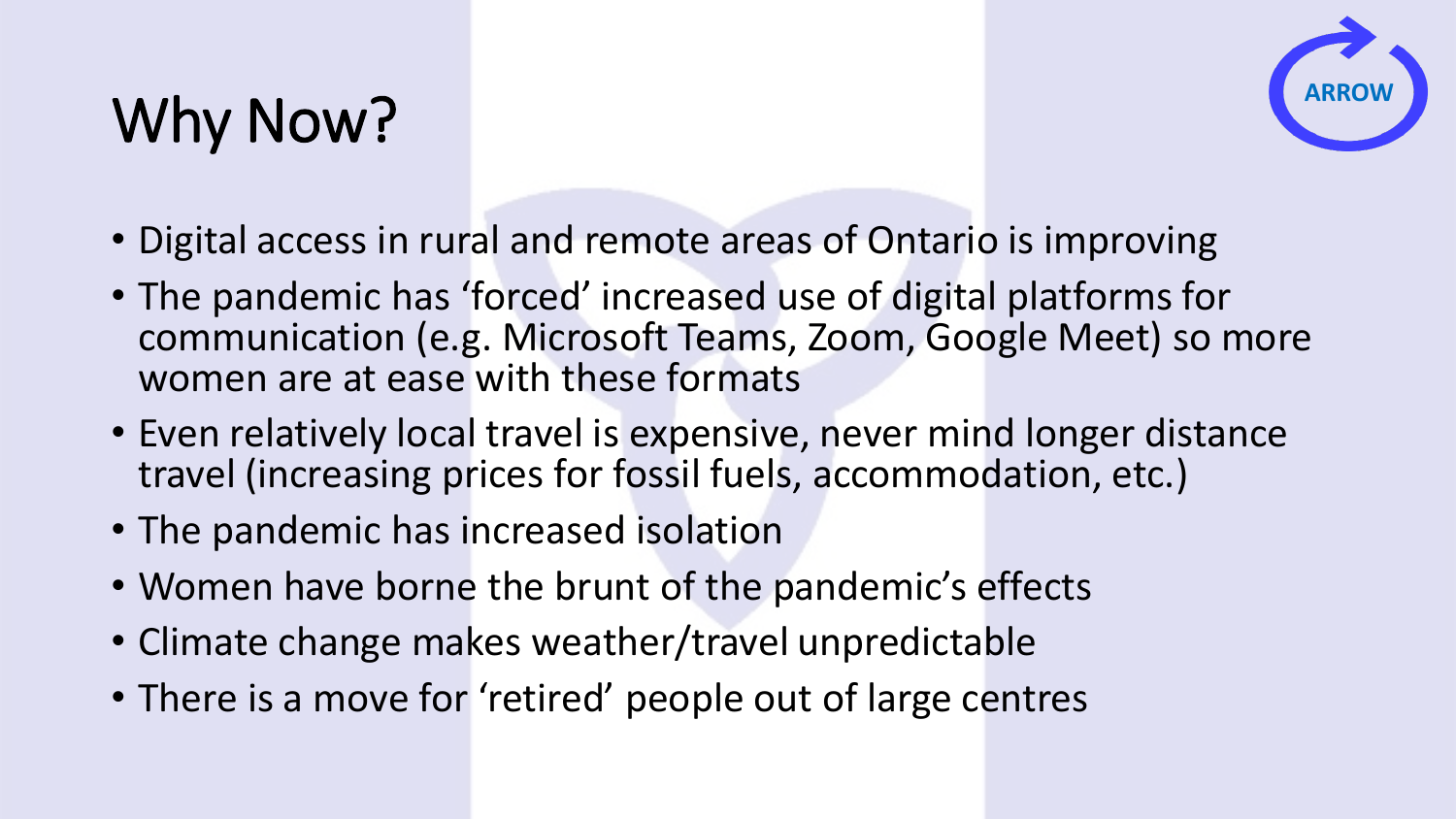# The Concept



- An E-club (using the Zoom meeting platform) to join rural and remote women together, women who have common interests and continuing education goals
- Inclusive membership of women, irrespective of age, national or ethnic origin, race, colour, religion, sexual orientation, marital status, family status, disability or degreed education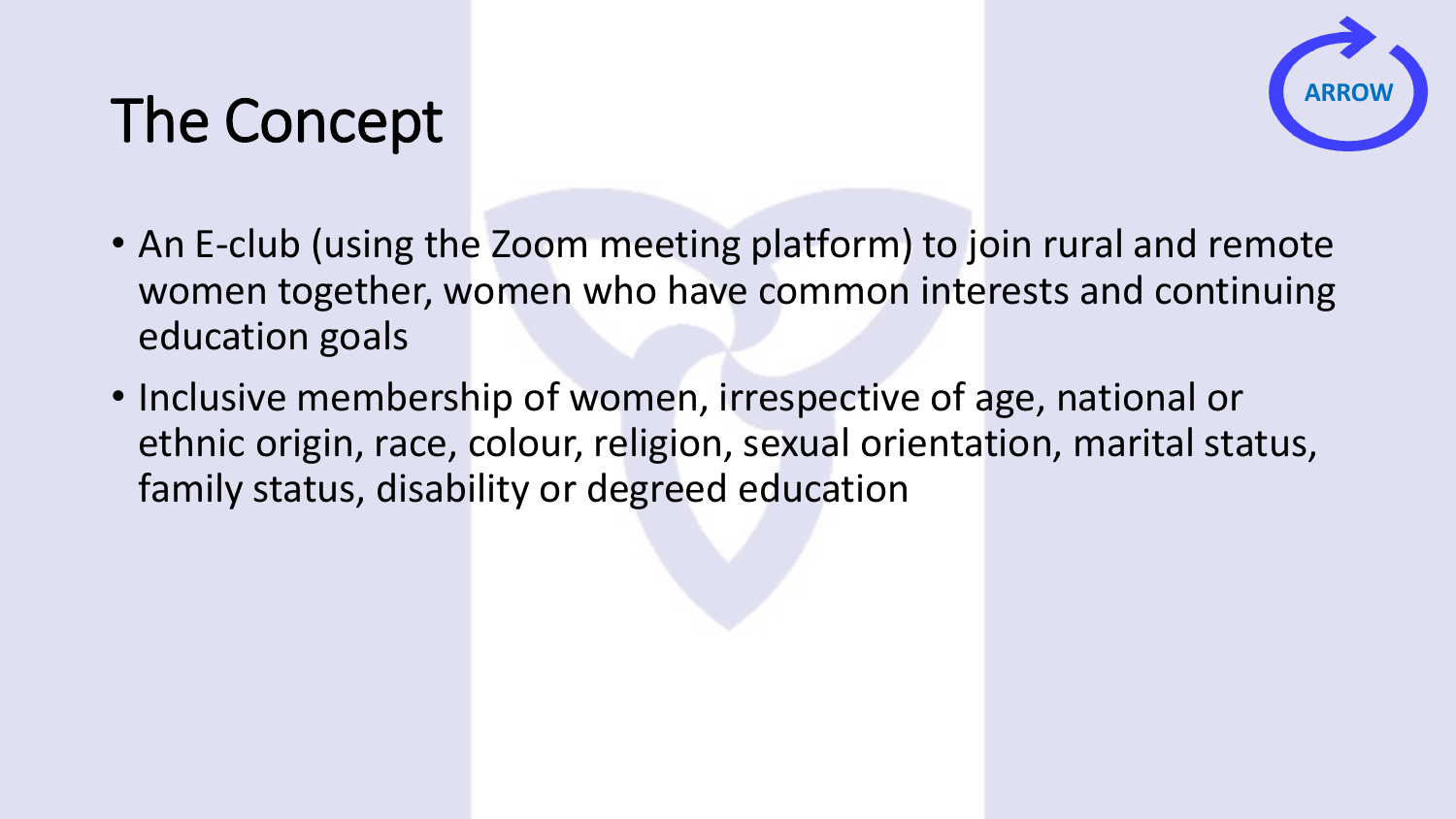### Goals



- Support lifelong education (and re-education) for members through electronic educational presentation and seminar opportunities, especially concentrating on information and actions needed for an equitable, sustainable future
- Support and advocate for equal and equitable rights for women and girls irrespective of location, including and especially the right and access to education at all levels for all women and girls
- Support and develop advocacy initiatives related to building a better life for rural and remote Ontario women (but is not an activist group)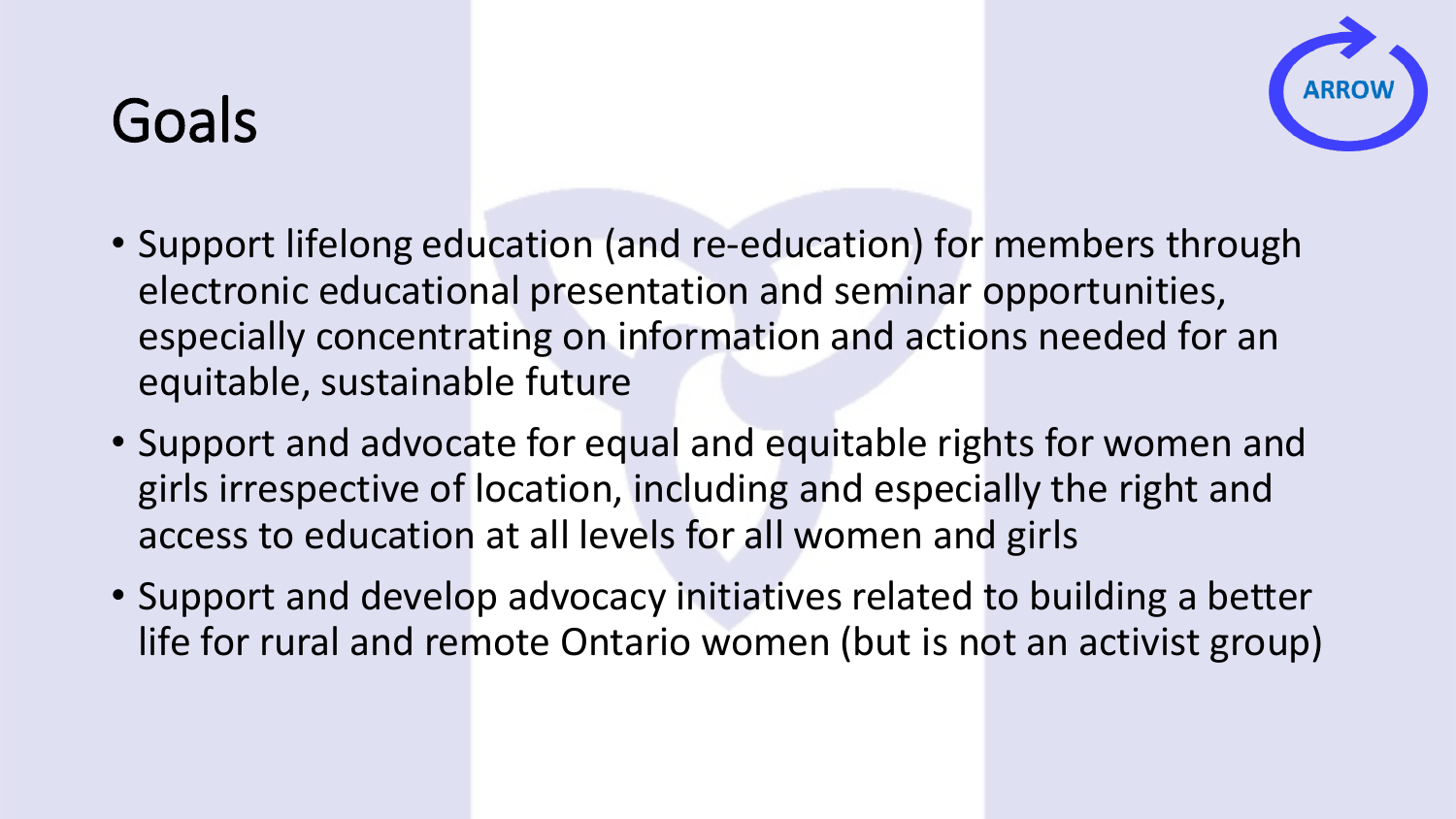### Values



- Promotes honest, respectful and authentic discourse amongst members (and other women)
- Uses consensus based decision making for issues of importance
- Honours and celebrates diversity and inclusion
- Recognises that life-long education (and often re-education) is key to understanding and thus effectively supporting ourselves and others
- Understands the differences between equality, equity and justice for women and girls
- Fights for justice and rights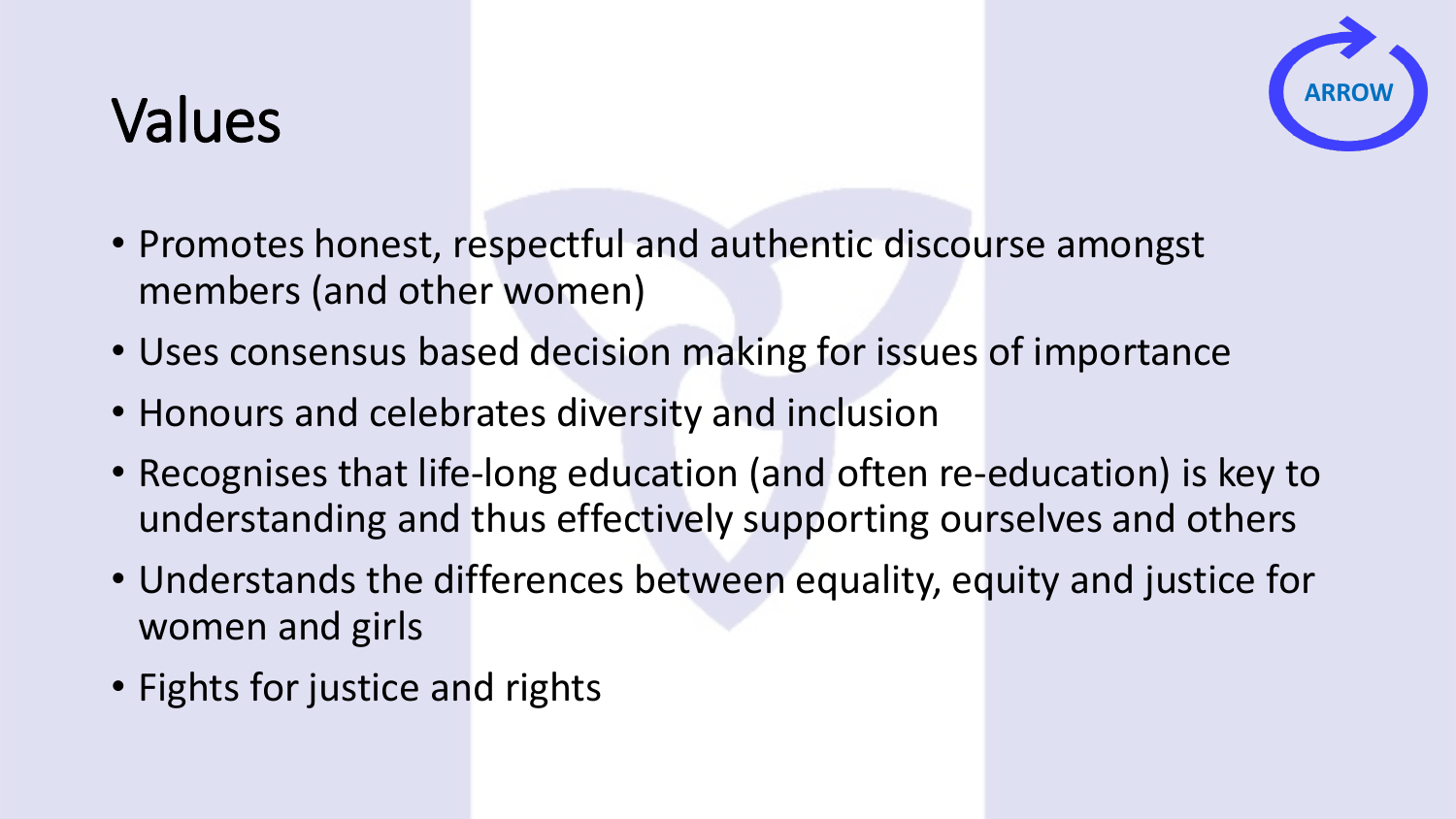### Membership



- Women self identifying as being from rural or remote Ontario and those for whom participation in a local women's club with similar goals and values is difficult (for whatever reason)
	- must have a minimum of 10 members to start
- Minimal dues to start \$26.25
	- To cover costs of electronic platform (likely \$20 per member per year),
	- To cover the costs of membership/affiliation with other like- minded groups to start, CFUW Ontario Council (\$6.25).
- Membership will be free of charge until July 1<sup>st</sup> (covering 3 meetings and speakers February, April, June)

Note that more than 10 members will reduce the cost of the electronic platform on a per person basis, however, it is suggested that dues remain \$26.25 and any extra monies over the electronic platform expenses be put into development of a website and speaker 'thank yous' (token gift cards)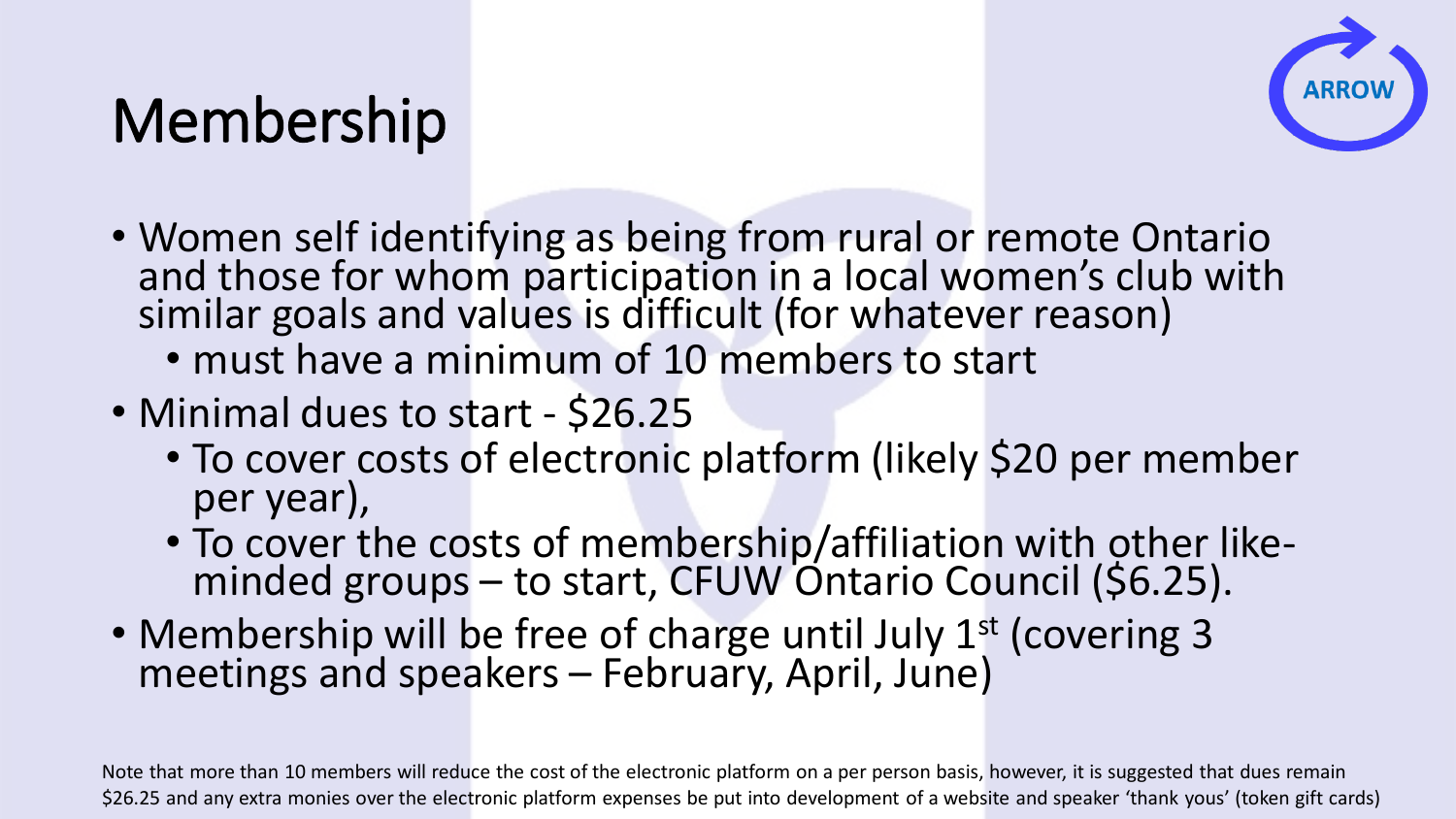#### Membership



- **Members of this e-club can also be members of any other club including another CFUW Ontario Council Club**
	- This club will work collaboratively with CFUW Ontario Council and will enjoy all the benefits of membership in CFUW Ontario Council, which include free access to its Speakers Series, workshops, advocacy, Fall Gatherings and newsletter
- Please note: **THIS IS NOT A CFUW INITIATIVE AND IS NOT A CFUW CLUB**

Note that more than 10 members will reduce the cost of the electronic platform on a per person basis, however, it is suggested that dues remain \$26.25 and any extra monies over the electronic platform expenses be put into development of a website and speaker 'thank yous' (token gift cards)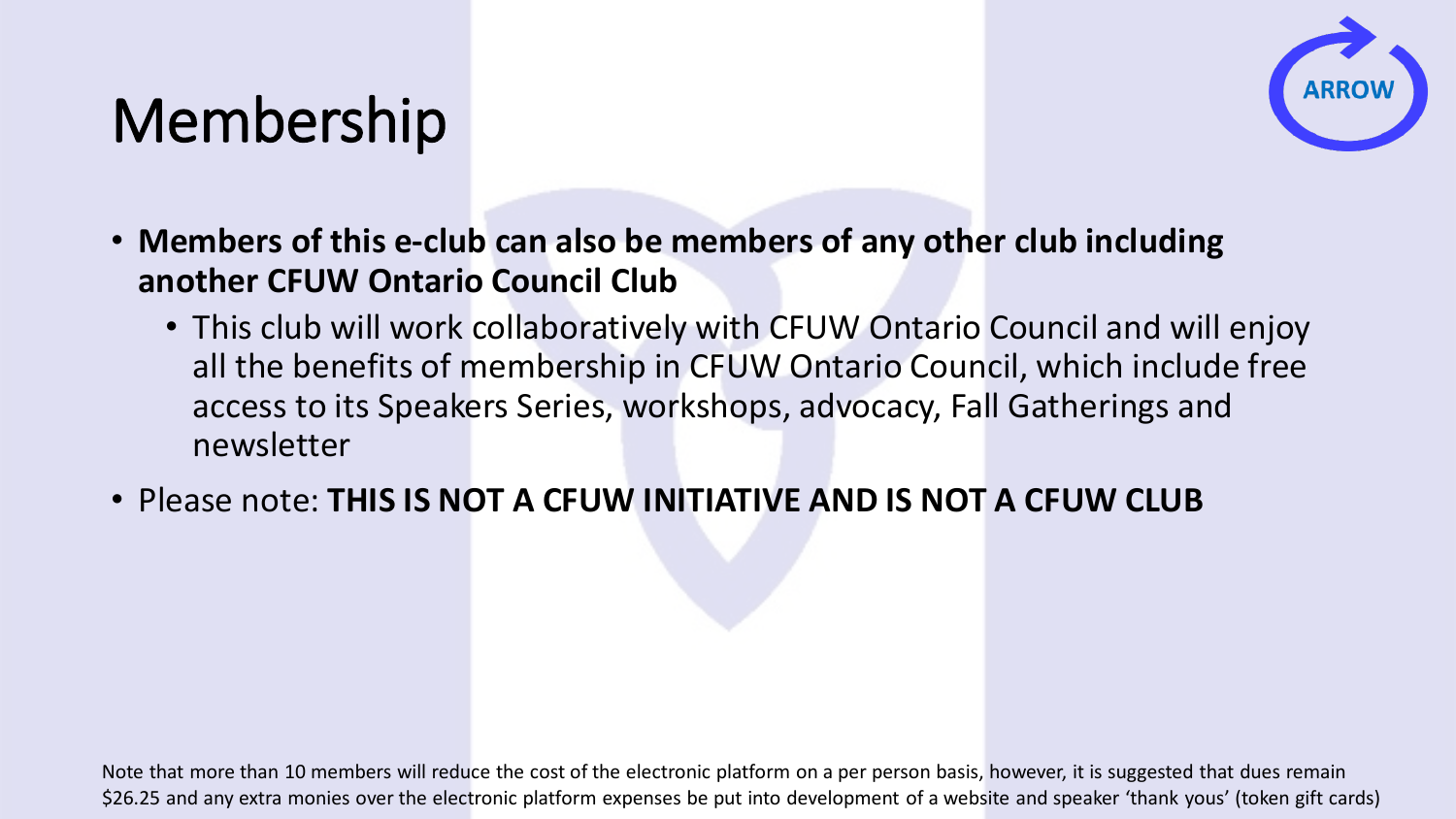#### Format



- To commence, bimonthly (every 2 months) evening meetings of one hour+ duration through the electronic platform Zoom, with an educational focus, facilitated by speaker or electronic material (videos, etc.)
	- Note: There will be a short business meeting following each bimonthly meeting
- Little executive oversight to start treasurer and secretary only; development of a more formal executive will evolve over time (and will likely be in place by year two)
- Non-profit (follows ONCA rules) but is not incorporated
- Non-partisan (that is, no political party affiliation or support)

Note: I am willing to find speakers for the first three meetings. From July 2022, a yearly speakers' roster with an overseer will need to be developed.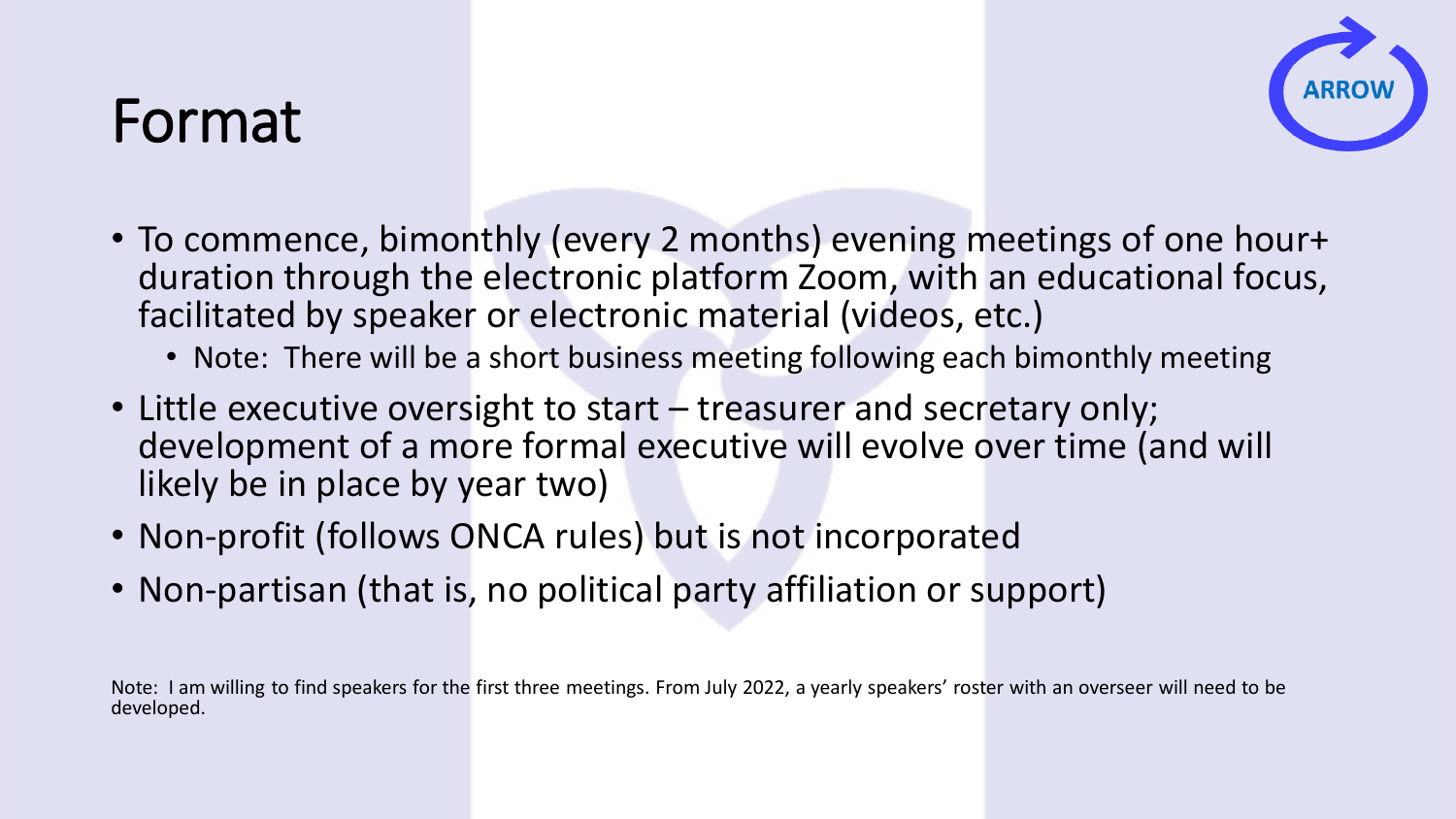# Other



- First 'meeting' will be held in late February, 2022
- On-line interest groups may evolve (for example book clubs), as may more advocacy, fundraising, etc. as membership grows
- **Members of this e-club can also be members of any other club including another CFUW Ontario Council Club**
	- This club will work collaboratively with CFUW Ontario Council and will enjoy all the benefits of membership in CFUW Ontario Council, which include free access to its Speakers Series, workshops, advocacy, Fall Gatherings and newsletter

Please note: **THIS IS NOT A CFUW INITIATIVE AND IS NOT A CFUW CLUB**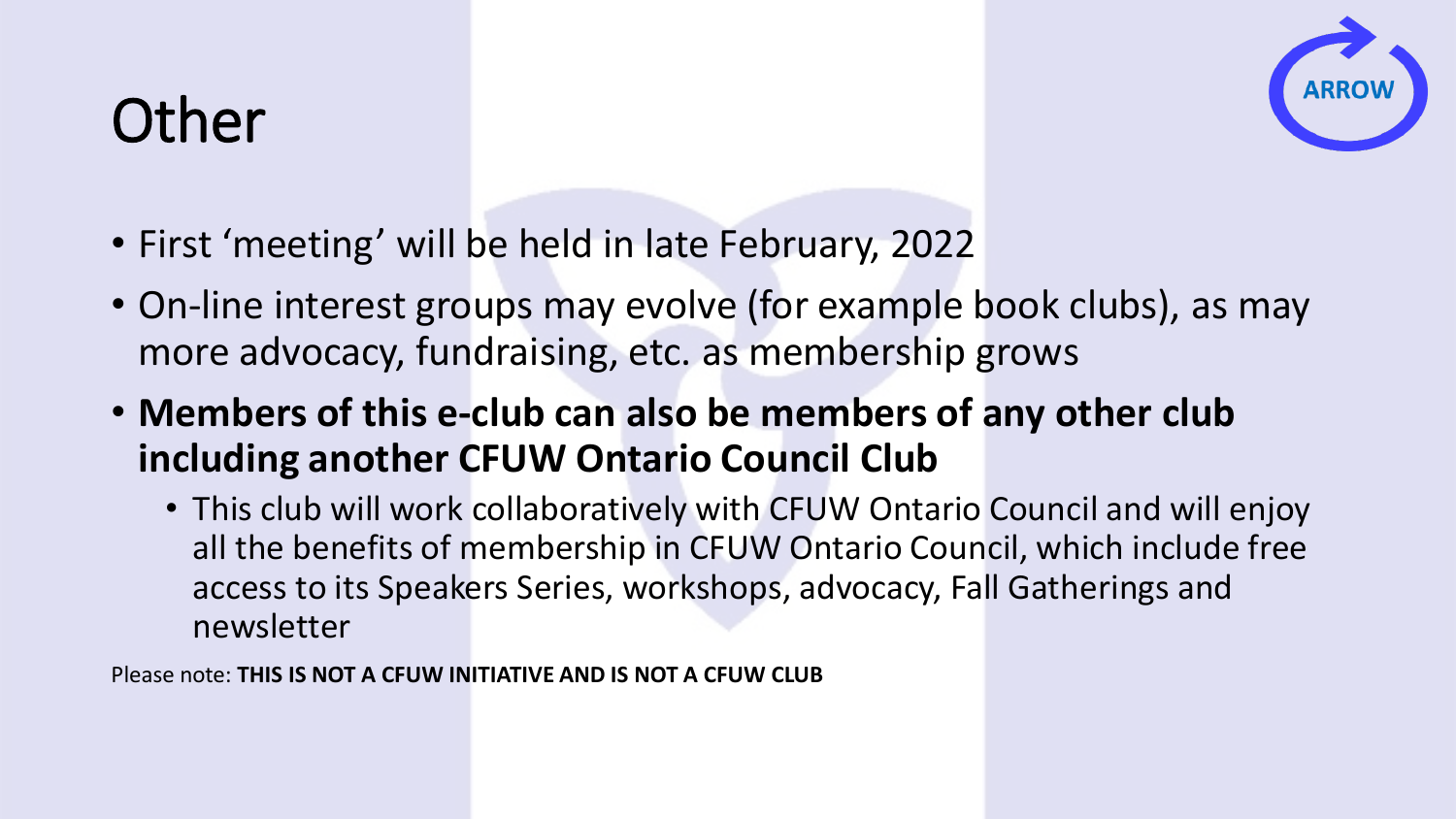#### Benefits



- Interaction and camaraderie with other remote and rural Ontario women who share different challenges, issues, experiences and worldly benefits than women in Ontario cities and suburbs
- Different educational offerings with no barriers to speakers' locations
- Different social interactions but support and connectedness from other likeminded women
- No travel, travel time or travel expenses to meetings therefore accessible to remote and rural Ontario women
- Evening meetings to allow engagement of women who work outside the home
- A more environmentally friendly gathering
- All members are on an equal footing (no hierarchy) therefore low opportunity for political or personal posturing
- Low dues structure, comparatively
- Lower commitment overall (in time and energy)
- Supports equal and equitable rights for women and girls